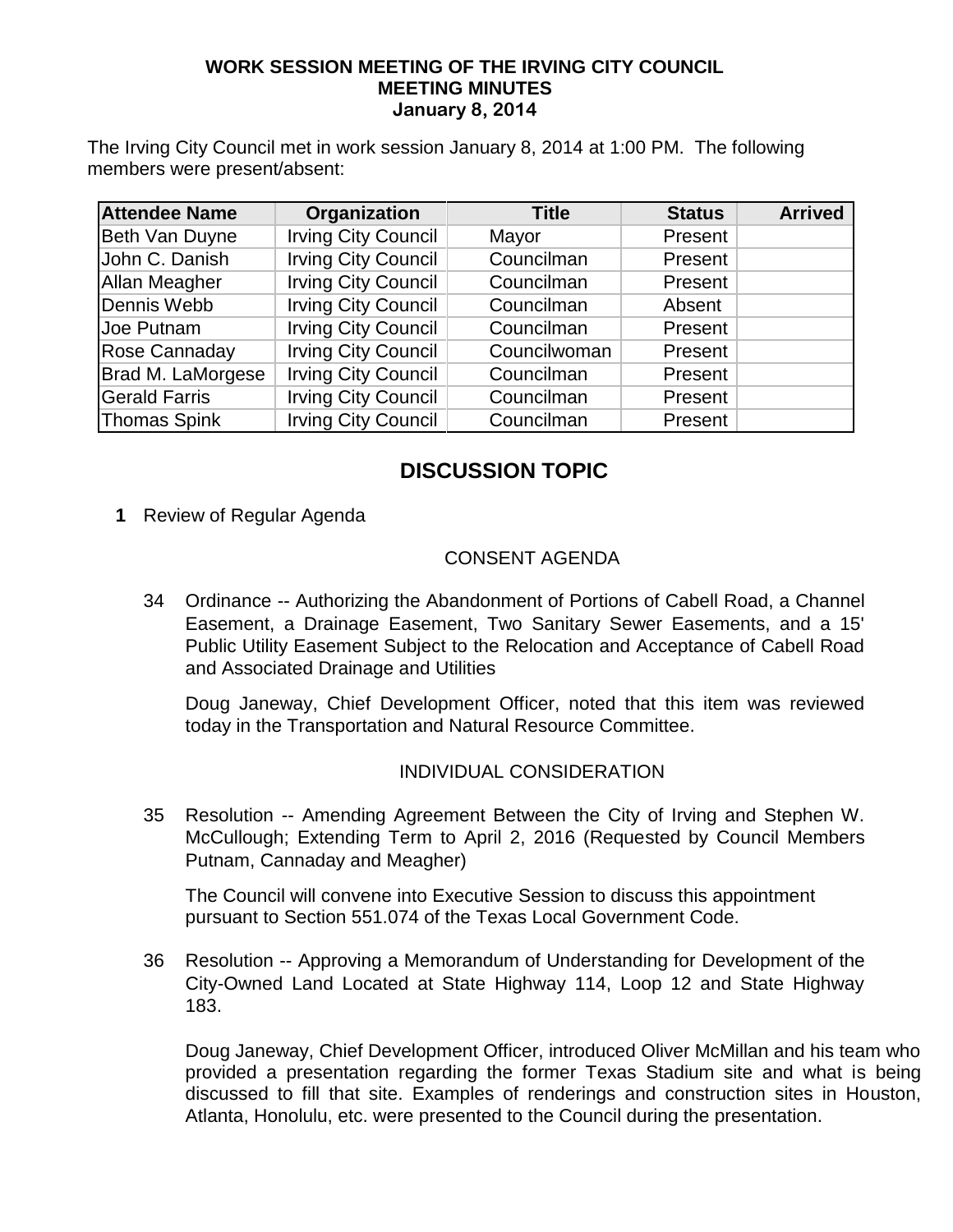Council convened into executive session pursuant to Section 551.087 of the Texas Local Government Code at approximately 2:13 p.m.

Council reconvened from executive session at approximately 2:58 p.m.

#### ZONING CASES AND COMPANION ITEMS

37 Resolution -- Approving Sign Variance Case #S1305-0009 to Replace Four Manual Fuel Price Signs with Two Digital Fuel Price Signs - Property Located at 8375 North Belt Line Road - Hunter Graphics Inc., Applicant - 7-11 Inc., Owner (Postponed from December 12, 2013)

Ken Bloom, Chief Planner, noted that the applicant has requested postponement of this item.

38 Ordinance -- Consider an Ordinance Amending the Comprehensive Zoning Ordinance No. 1144 of the City of Irving, Texas Revising the Requirements for the Sale of Alcoholic Beverages for On-Premises Consumption for Premises Located in the Urban Business Overlay District that Are Located on a Single, Undivided Tract of at Least Fifteen Acres and Contain a Public Entertainment Facility - City of Irving, Applicant

Ken Bloom, Chief Planner, presented the applicant's request, noting staff recommends approval per the recommendation of the Planning and Zoning Commission.

39 Ordinance -- Zoning Case #ZC13-0028 - Granting TOD (Transit - Oriented Development) District - Approximately 3.307 Acres Located at the South and West Corner of Lake Carolyn Parkway - Tract 10 Properties, LLC/Fram Building Group, Owner/Applicant

Ken Bloom, Chief Planner, presented the applicant's request, noting staff recommends approval per the recommendation of the Planning and Zoning Commission.

40 Ordinance -- Zoning Case #ZC13-0057 - Granting S-P-2 (Generalized Site Plan) for C-C (Community Commercial) District Uses - Approximately 7.846 Acres Located on the Southeast Corner of Interstate Highway 635 and Mesquite Bend Drive - Wier & Associates, Inc., Applicant - Stampede Crossing Ltd., Owner

Ken Bloom, Chief Planner, presented the applicant's request, noting staff recommends approval per the recommendation of the Planning and Zoning Commission.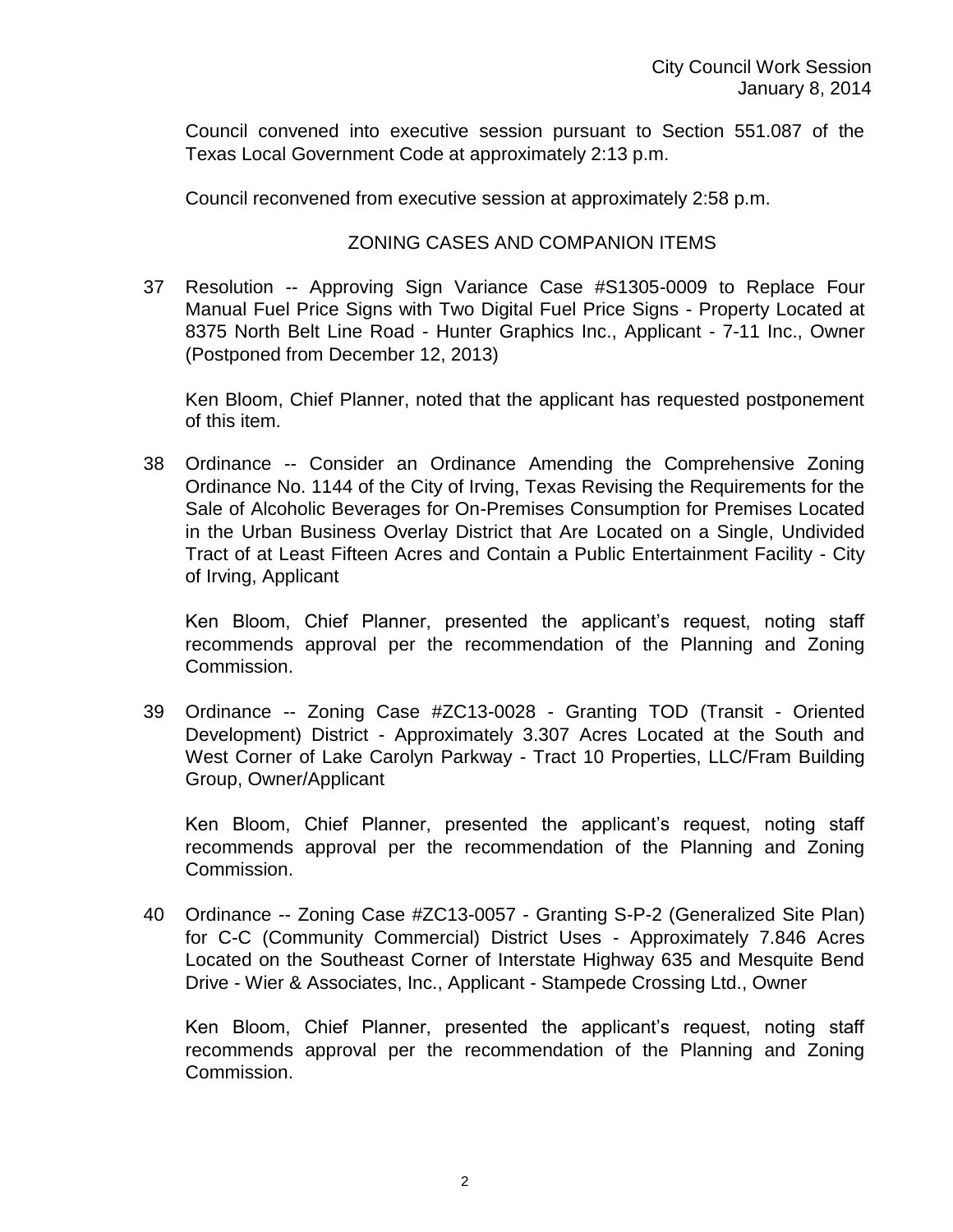## APPOINTMENTS AND REPORTS

41 Resolution -- Appointments to the Dallas County Utility and Reclamation District to Fill Two Four-Year Terms Expiring October 2017

The Council will convene into Executive Session to discuss this appointment pursuant to Section 551.074 of the Texas Local Government Code.

42 Resolution -- Appointments to the Irving Flood Control District Section I and Irving Flood Control District Section III to Fill Two-Year Terms Expiring January 2016

Mayor Pro Tem Gerald Farris reviewed the board members that are under consideration for reappointments.

**2** Special Events Update for 2014

Jasmine Lee, Special Activities Supervisor, provided an overview of the City events held in 2013 and a preview of the events scheduled for 2014.

**3** Gandhi Memorial Donation Presentation

Joe Moses, Recreation Manager, provided an overview of the presentation for the Gandhi Memorial Donation.

**4** City of Irving Comprehensive Plan Update

Steve Reed, Assistant Director of Development Services, provided an overview of the multi-year project.

# **EXECUTIVE SESSION**

Council convened into executive session pursuant to Section 551.074 and Section 551.087 of the Texas Local Government Code at approximately 3:53 p.m.

- **5** City Manager Recruitment Status Open Meetings Act § 551.074
- **6** Economic Development Waterstreet Texas Open Meetings Act § 551.087
- **7** Personnel City Attorney Open Meetings Act § 551.074